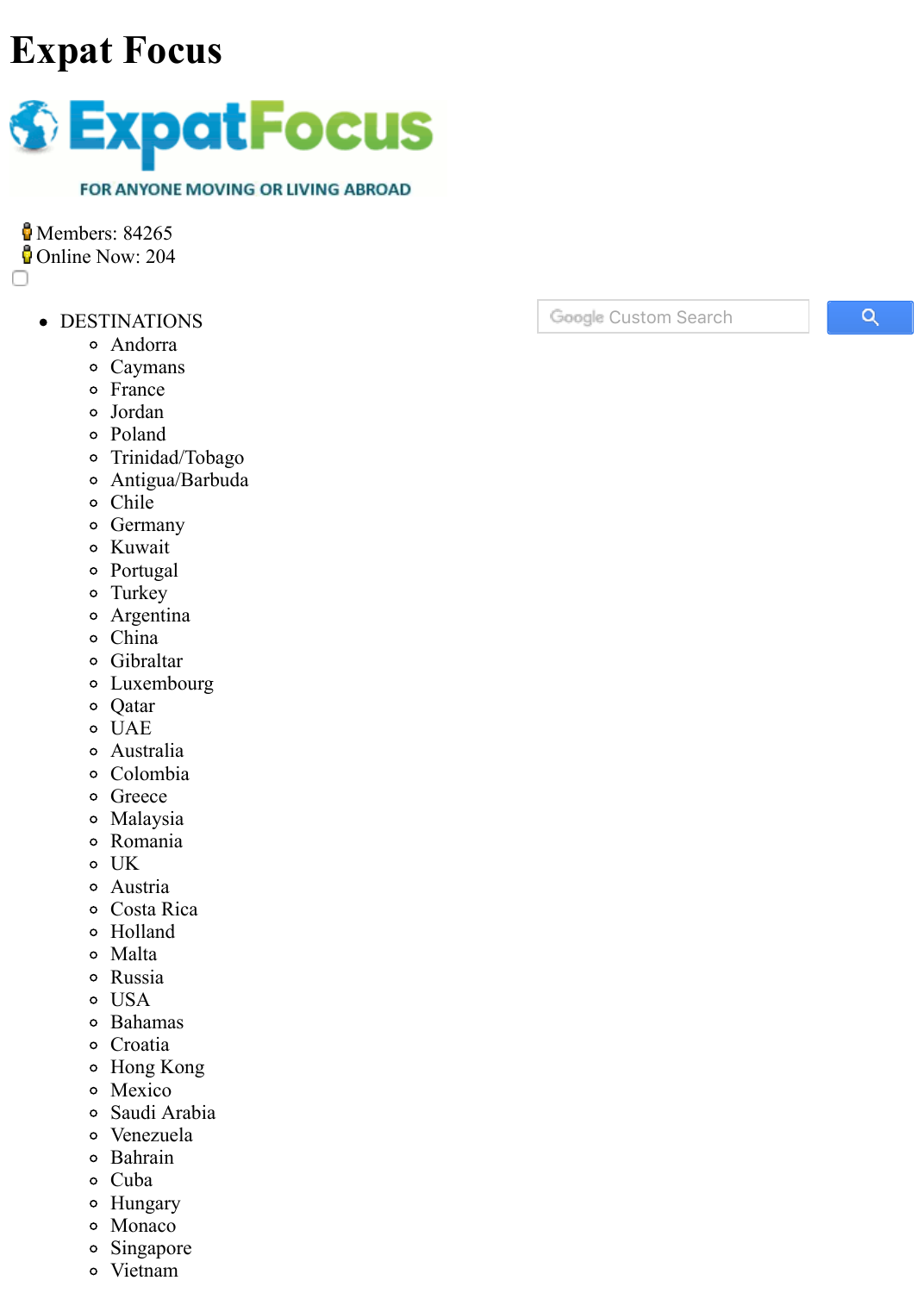- [Education](https://www.expatfocus.com/c/aid=3181/moving-abroad-guide/expat-topics/education/)
- [Articles](javascript:void(0);) 
	- [Columnists](https://www.expatfocus.com/columnists-latest)
	- [General](https://www.expatfocus.com/articles/general)
	- [Financial](https://www.expatfocus.com/articles/financial)
	- [Health](https://www.expatfocus.com/articles/health)
	- [Education](https://www.expatfocus.com/articles/education)
	- [Employment](https://www.expatfocus.com/articles/employment)
	- [Legal](https://www.expatfocus.com/articles/legal)
- [Newsletter](https://www.expatfocus.com/newsletter)
- [Podcast](https://www.expatfocus.com/podcast)
- [Blog](https://www.expatfocus.com/blog)
- [More](javascript:void(0);) 
	- [Blog](https://www.expatfocus.com/blog)
	- [Expat Blogs](https://www.expatfocus.com/blogs)
	- [Add Blog](https://www.expatfocus.com/add-blog)
	- [Expat Groups](https://www.expatfocus.com/expat-groups)
	- [Expat Books](https://www.expatfocus.com/expat-books)
	- [Advertise](https://advertising.expatfocus.com/)
	- [About](https://www.expatfocus.com/about)
	- [Advertise](https://advertising.expatfocus.com/)

### **Expat Experiences**

[Home](https://www.expatfocus.com/index.php) Nancy Palmer, Tuscany [Italy](https://www.expatfocus.com/c/cid=44/) *[Expat Experiences](https://www.expatfocus.com/c/sid=2/)*

Compare Expat Health Insurance Quotes From Leading Providers

## Compare Expat Health Insurance **Quotes From Leading Providers**



Posted by: [Scar](https://www.expatfocus.com/Your_Account/profile=Scar/) on Tuesday July 26, 2016 (12:35:59)



Nancy Palmer

#### **Who are you?**

I am a mom, a sister, a daughter and a friend.

#### **Where, when and why did you move abroad?**

I moved to Cortona, Italy in April 2016 from California. My husband passed away a year and a half ago and last year I travelled the world leaving his ashes in all the places he wanted to visit.

In September I attended the Tuscookany cooking school in Chiaveretto, Italy. While there I donated an olive tree to the property and added some of his ashes to the dirt. I'm hoping it will grow really big. I decided that Tuscany is where I want to start the next chapter in my life. I love the people, the culture, the food and mostly the wine. I found a realtor online and met with her the next day. She showed me properties in Cortona in my price range. The

very first place we saw was a villa on a sunflower farm with a beautiful garden. I fell in love and put in